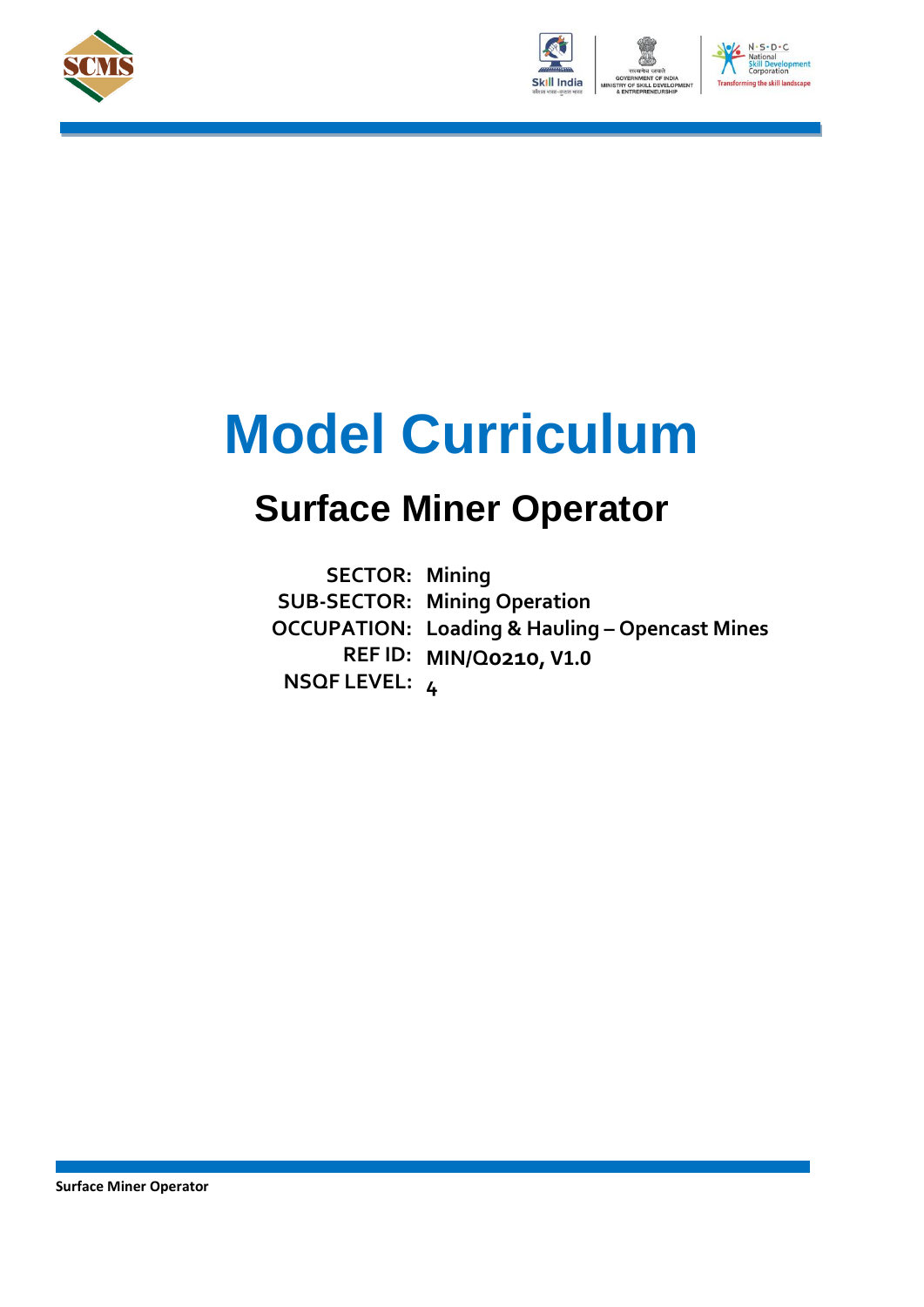



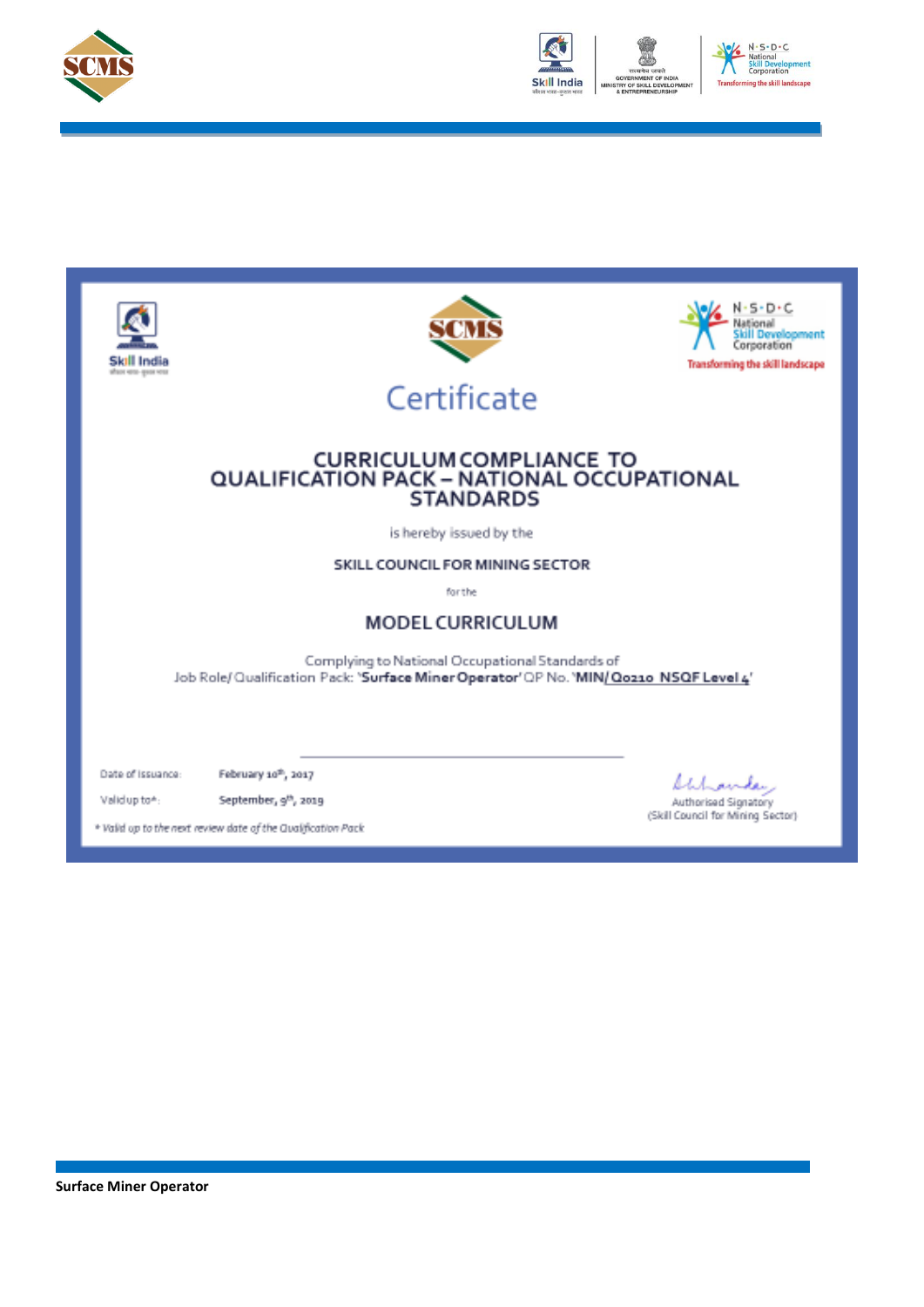



### **TABLE OF CONTENTS**

| 1. Curriculum                    |  |
|----------------------------------|--|
| <b>2. Trainer Prerequisites</b>  |  |
| 3. Annexure: Assessment Criteria |  |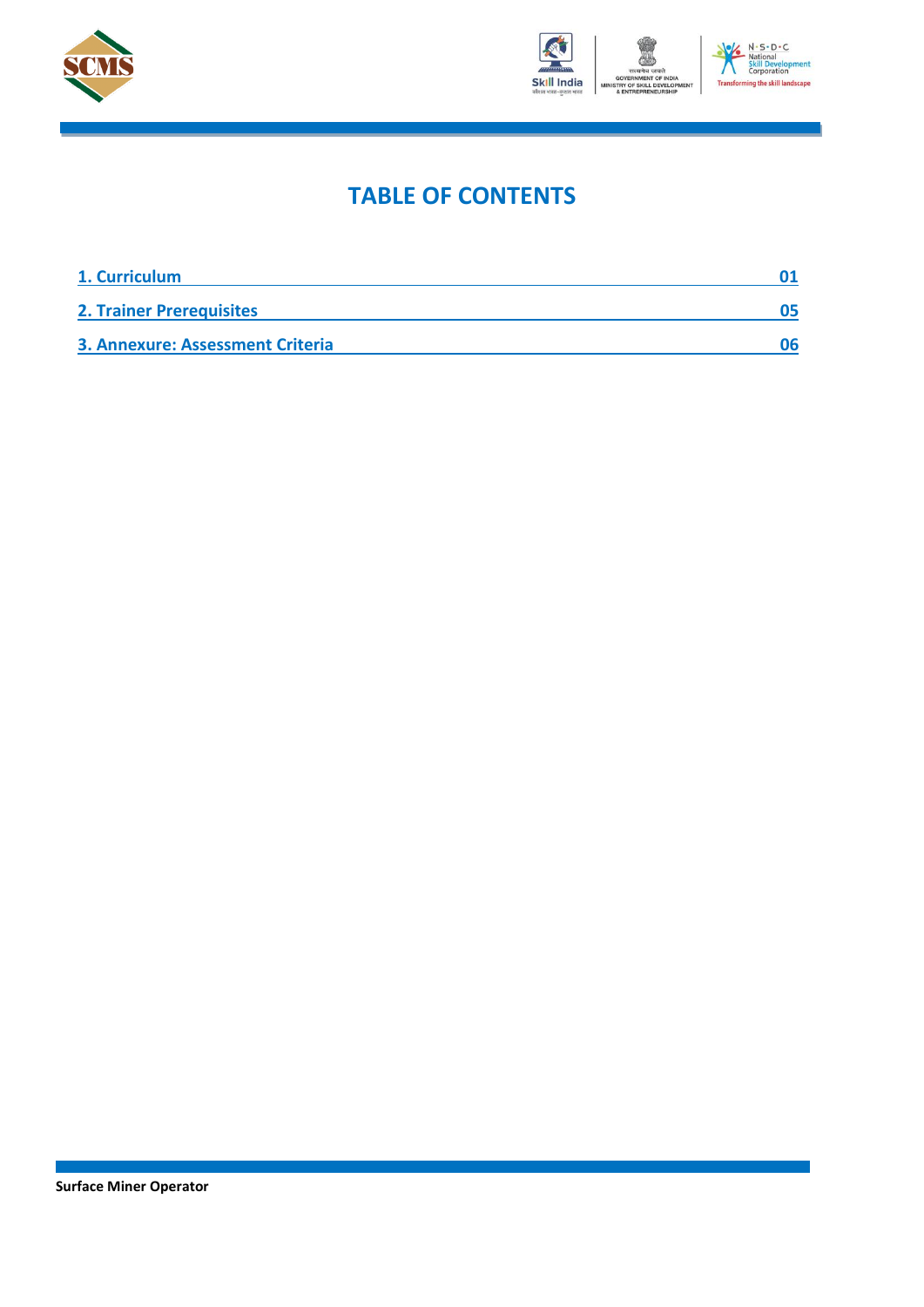



# **Surface Miner Operator**

#### <span id="page-3-0"></span>**CURRICULUM / SYLLABUS**

This program is aimed at training candidates for the job of a "Surface Miner Operator", in the "Mining & Allied" Sector/Industry and aims at building the following key competencies amongst the learner.

| <b>Program Name</b>                                  | <b>Surface Miner Operator</b>         |                                                                                                                                                                                                                                                                                                                                                                                                   |            |
|------------------------------------------------------|---------------------------------------|---------------------------------------------------------------------------------------------------------------------------------------------------------------------------------------------------------------------------------------------------------------------------------------------------------------------------------------------------------------------------------------------------|------------|
| <b>Qualification Pack Name</b><br>&<br>Reference ID. | MIN/Q0210                             |                                                                                                                                                                                                                                                                                                                                                                                                   |            |
| <b>Version No.</b>                                   | 1.0                                   | Version update date                                                                                                                                                                                                                                                                                                                                                                               | 10.02.2017 |
| <b>Pre-requisites to Training</b>                    | ITI                                   |                                                                                                                                                                                                                                                                                                                                                                                                   |            |
| <b>Training Outcomes</b>                             | $\bullet$<br>operations.<br>$\bullet$ | After completing this programme, participants will be able to:<br>Handle rock-cutting machine and directly cut the rock by rotational motion of the<br>cutting drum minerals from near the earth's surface in open pit or strip mining<br>Cut rocks and directly discharge the minerals on dump trucks or side casted.<br>Operate the Surface Miner Machine to recover minerals as per mine plan. |            |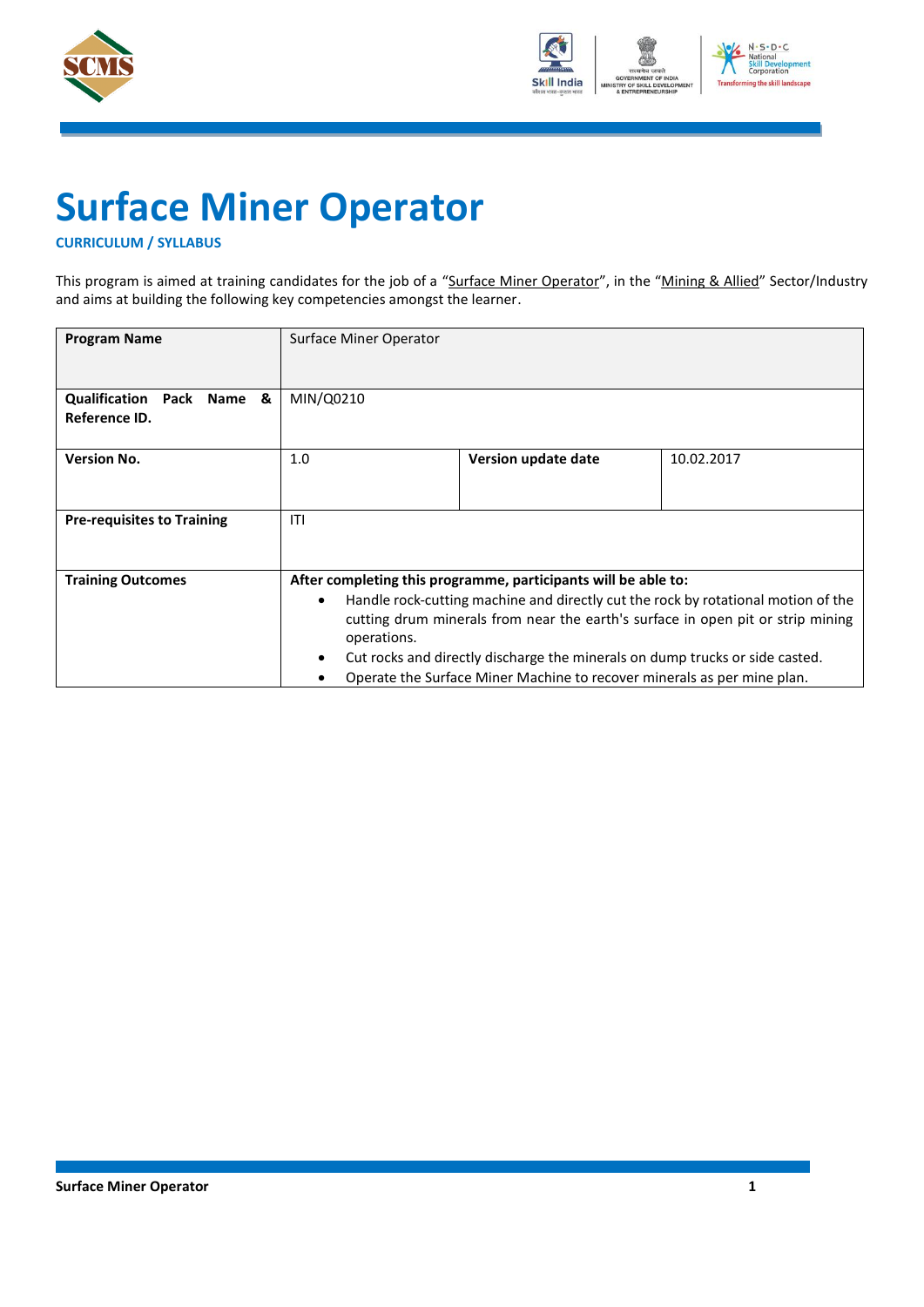



This course encompasses 4 out of 4 National Occupational Standards (NOS) of "Surface Miner Operator" Qualification Pack issued by "Skill Council for Mining Sector".

| Sr.<br>No.     | <b>Module</b>                                                                                                                                                                                            | <b>Key Learning Outcomes</b>                                                                                                                                                                                                                                                                                                                                                                                                                                                                                                                                                                                                                                                                                                                                                                                                                                                                                                                                                                                                                                                                                                                                                                                                                                                                                                                                                                                                                                                                                                                                                                                                                                                                                                                                                                                                                                                                                                                         | <b>Equipment Required</b>                                                                                                                                                                                                                                                        |
|----------------|----------------------------------------------------------------------------------------------------------------------------------------------------------------------------------------------------------|------------------------------------------------------------------------------------------------------------------------------------------------------------------------------------------------------------------------------------------------------------------------------------------------------------------------------------------------------------------------------------------------------------------------------------------------------------------------------------------------------------------------------------------------------------------------------------------------------------------------------------------------------------------------------------------------------------------------------------------------------------------------------------------------------------------------------------------------------------------------------------------------------------------------------------------------------------------------------------------------------------------------------------------------------------------------------------------------------------------------------------------------------------------------------------------------------------------------------------------------------------------------------------------------------------------------------------------------------------------------------------------------------------------------------------------------------------------------------------------------------------------------------------------------------------------------------------------------------------------------------------------------------------------------------------------------------------------------------------------------------------------------------------------------------------------------------------------------------------------------------------------------------------------------------------------------------|----------------------------------------------------------------------------------------------------------------------------------------------------------------------------------------------------------------------------------------------------------------------------------|
| $\mathbf{1}$   | <b>Introduction</b><br><b>Theory Duration</b><br>(hh:mm)<br>08:00<br><b>Practical Duration</b><br>(hh:mm)<br>15:00<br><b>Corresponding</b><br><b>NOS Code</b><br><b>Bridge Module</b>                    | Discuss the general discipline in the class room (Do's & Don'ts)<br>$\bullet$<br>Explain the role of surface Miner Operator in mining industry<br>$\bullet$<br>Describe benching in quarries<br>$\bullet$<br>Identify dressing of overhangs, undercuts, fencing, first aid and<br>$\bullet$<br>hygiene<br>Illustrate the standing orders in force at the mine.<br>$\bullet$<br>Practice safety in the vicinity of machinery.<br>$\bullet$<br>Characterize the shot-firing and safety regulations.<br>$\bullet$<br>Discuss the safe method for shifting the shelter & Justify location<br>$\bullet$<br>for shifting the shelter is safe & as per regulation.<br>Apply the basic skills of communication<br>$\bullet$<br>Examine the basic reading capabilities to enable reading of signs,<br>$\bullet$<br>notices and/or cautions at site.                                                                                                                                                                                                                                                                                                                                                                                                                                                                                                                                                                                                                                                                                                                                                                                                                                                                                                                                                                                                                                                                                                           | Projector<br>System,<br>Posters, Graph etc.                                                                                                                                                                                                                                      |
| $\overline{2}$ | <b>Prepare the</b><br><b>Surface Miner</b><br><b>Theory Duration</b><br>(hh:mm)<br>15:00<br><b>Practical Duration</b><br>(hh:mm)<br>40:00<br><b>Corresponding</b><br><b>NOS Code</b><br><b>MIN/N0236</b> | Examine for any visible damage or structural cracks etc. in the five<br>$\bullet$<br>sections (mainframe, conveying unit, drive unit, crawler unit and<br>cutting unit) of the Surface miner.<br>Inspect & identified all gauge and meters readings are proper and<br>$\bullet$<br>functioning correctly.<br>Examine for any abnormal reading on the hour meter, engine<br>٠<br>temperature meter, engine rpm (Tachometer), oil pressure gauge,<br>hydraulic pressure gauge- (system control pressure, conveyor<br>pressure, track drive pressure), battery charging indicator, oil<br>pressure of cutting drum, filter contamination warning lights etc.<br>Examine for any abnormal noise or vibration.<br>$\bullet$<br>Inspect diesel engine & oil level as per correct manners.<br>$\bullet$<br>Determine that the water spray is functioning proper as per OEM<br>$\bullet$<br>guidelines.<br>Justify that the gradient and leveling sensors are working properly;<br>$\bullet$<br>Crawler track, steered and height adjustment are set right.<br>Inspect that the right type of cutting tools has been mounted.<br>$\bullet$<br>Validate the cutting drum for any damaged cutting tool. Detect<br>$\bullet$<br>any worn out teeth & replaced. Justify that the scraper blades are<br>mounted properly.<br>Examine the Slewing ring.<br>Perform routine operation readiness works of Surface Miner<br>machine.<br>Justify that all regular greasing and lubrication have been done as<br>$\bullet$<br>per OEM guidelines.<br>Justify that diesel engine dust filters cleaned / replaced.<br>$\bullet$<br>Use a checking/maintenance logbook to detail all activities<br>$\bullet$<br>conducted before starting surface miner.<br>Instruct technician and Electricians and OEM engineer of those<br>٠<br>problems that extend beyond scope of one's role<br>Detect any cut or damage electric cable (for Electric driven surface<br>٠<br>miners) | Surface<br>Miner,<br>Different size of blade,<br>Wrench,<br>Grease<br>pump/gun,<br>Oil Can,<br>Parking<br>wooden<br>stopper, Hydraulic jack,<br>Filter, Gloves, Safety<br>shoes, Safety goggles,<br>helmet, Fire<br>Safety<br>extinguisher, Types of<br>log book, First Aid box. |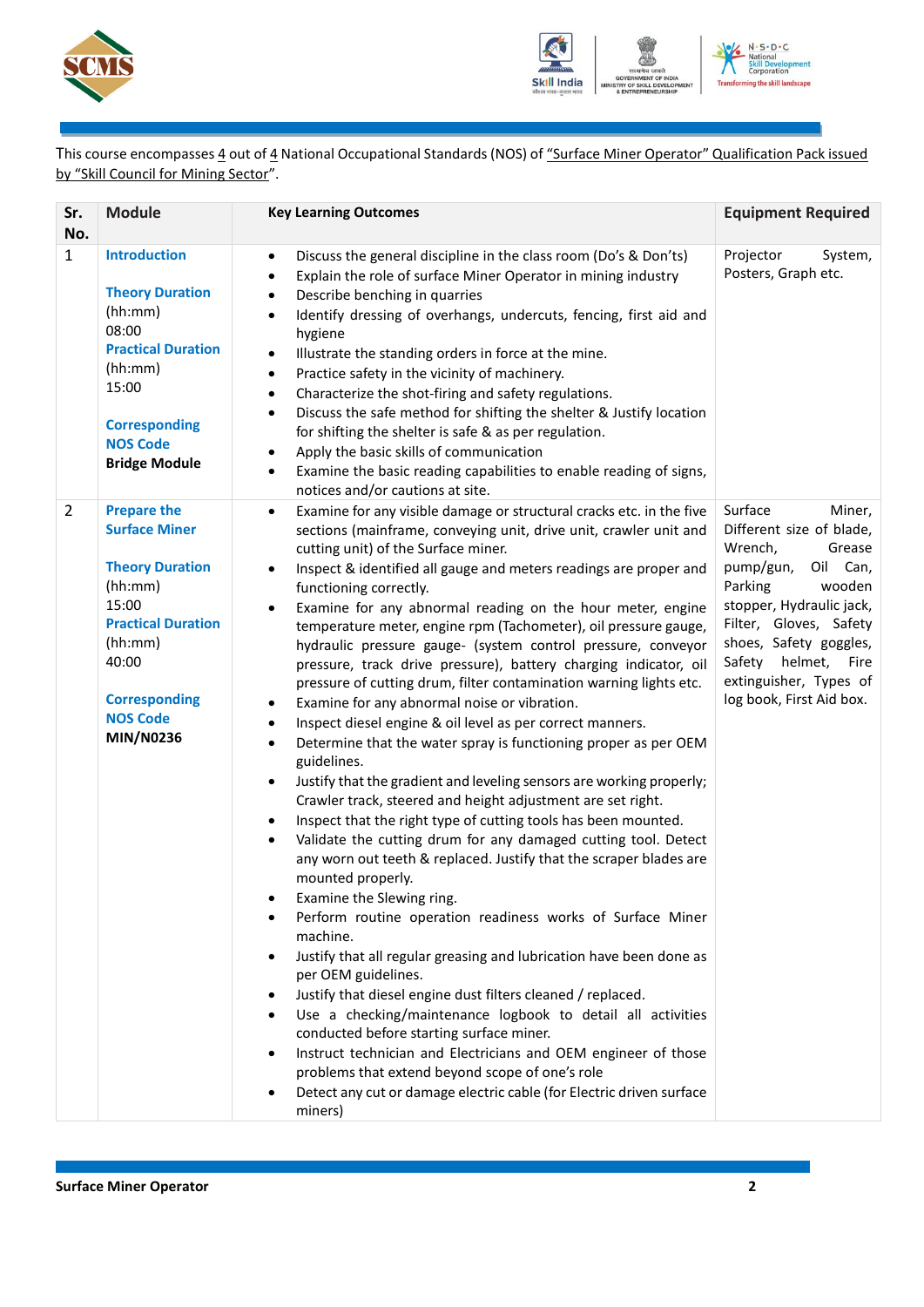



N . S . D . C<br>National<br>Skill Develop<br>Corporation ng the skill landscape

 $\overline{\phantom{a}}$ 

ent

| 3<br>4<br>5 | <b>Perform Surface</b><br><b>Miner Operation</b><br><b>Theory Duration</b><br>(hh:mm)<br>15:00<br><b>Practical Duration</b><br>(hh:mm)<br>61:00<br><b>Corresponding</b><br><b>NOS Code</b><br>MIN/N0237<br><b>Reporting &amp;</b><br><b>Documentation-</b><br><b>Surface Miner</b><br><b>Operation</b><br><b>Theory Duration</b><br>(hh:mm)<br>10:00<br><b>Practical Duration</b><br>(hh:mm)<br>25:00<br><b>Corresponding</b><br><b>NOS Code</b><br><b>MIN/N0238</b><br><b>Comply with</b> | Perform shift operation of the Surface Miner.<br>$\bullet$<br>Select mode of cutting or follow direction of mine engineer -<br>$\bullet$<br>continuous cutting Harvesting mode, Block operations with ramp<br>cutting.<br>Operate the machine in a safe and proper way.<br>٠<br>Justify & coordinate with helper to ensure that no unwarranted<br>$\bullet$<br>foreign materials or unauthorized person is present in the cutting<br>area.<br>Inspect by continuously monitor (visually) that right size of<br>٠<br>aggregates being produced in appropriate time period.<br>Choose cutting depth based on rock characteristics and mining<br>plan.<br>Examine that water spray is functional all the time to ensure dust<br>٠<br>suppression.<br>Examine for any cutting teeth damage, scrapper misalignment,<br>$\bullet$<br>conveyor functionality etc. in describe interval.<br>Examine all console gauges and sensors and alarm messages and<br>the hour meter, engine temperature meter, engine rpm<br>(Tachometer), oil pressure gauge, hydraulic pressure gauges-<br>(system control pressure, conveyor pressure, track drive<br>pressure), battery charging indicator, oil pressure of cutting drum,<br>filter contamination warning lights etc. in describe time interval.<br>select corrective actions in case of any error message.<br>Inspect the target of rock cutting is fulfill and use revise planning<br>٠<br>accordingly.<br>Improve reporting of shift operation.<br>$\bullet$<br>Create documentation of problems / incidents and Report to<br>$\bullet$<br>Technicians / Operator of next shift.<br>Record shift operation particulars, including start and end time,<br>$\bullet$<br>rock cutting output achieved, consumption of any consumables<br>and spares and cutting tools etc., consumption of fuel etc.<br>Use the above data accurately on log books using the appropriate<br>٠<br>format.<br>Detect any observation on rock characteristics.<br>Report & document any machine problem faced during operation.<br>Prepare document and make small notes for any work to be<br>carried out in case of breakdown or machine trouble.<br>Report any problems/incidents during operation in a timely<br>$\bullet$<br>manner.<br>Report safety violations and any safety hazard to the appropriate<br>$\bullet$<br>authority as lay down by the safety process.<br>Create all documentation within stipulated time, in case of any<br>$\bullet$<br>accident.<br>Justify that all documents are available to all appropriate<br>authorities to inspect.<br>Compute all Compliance with safety, health, security and | Surface<br>Miner,<br>Different size of blade,<br>Wrench,<br>Grease<br>pump/gun,<br>Oil Can,<br>Parking<br>wooden<br>stopper, Hydraulic jack,<br>Filter, Gloves, Safety<br>shoes, Safety goggles,<br>Safety helmet, Fire<br>extinguisher, Types of<br>log book, First Aid box.<br>Book,<br>Log<br>signage<br>diary,<br>statutory<br>guidelines pocket book.<br>Helmet, Dust Mask, |
|-------------|--------------------------------------------------------------------------------------------------------------------------------------------------------------------------------------------------------------------------------------------------------------------------------------------------------------------------------------------------------------------------------------------------------------------------------------------------------------------------------------------|-------------------------------------------------------------------------------------------------------------------------------------------------------------------------------------------------------------------------------------------------------------------------------------------------------------------------------------------------------------------------------------------------------------------------------------------------------------------------------------------------------------------------------------------------------------------------------------------------------------------------------------------------------------------------------------------------------------------------------------------------------------------------------------------------------------------------------------------------------------------------------------------------------------------------------------------------------------------------------------------------------------------------------------------------------------------------------------------------------------------------------------------------------------------------------------------------------------------------------------------------------------------------------------------------------------------------------------------------------------------------------------------------------------------------------------------------------------------------------------------------------------------------------------------------------------------------------------------------------------------------------------------------------------------------------------------------------------------------------------------------------------------------------------------------------------------------------------------------------------------------------------------------------------------------------------------------------------------------------------------------------------------------------------------------------------------------------------------------------------------------------------------------------------------------------------------------------------------------------------------------------------------------------------------------------------------------------------------------------------------------------------------------------------------------------------------------------------------------------------------------------------------------------------------------------------------------------------------------------------------------------------------------|----------------------------------------------------------------------------------------------------------------------------------------------------------------------------------------------------------------------------------------------------------------------------------------------------------------------------------------------------------------------------------|
|             | <b>Workplace Health</b><br>& Safety:                                                                                                                                                                                                                                                                                                                                                                                                                                                       | environment related regulations /guidelines at the work site.                                                                                                                                                                                                                                                                                                                                                                                                                                                                                                                                                                                                                                                                                                                                                                                                                                                                                                                                                                                                                                                                                                                                                                                                                                                                                                                                                                                                                                                                                                                                                                                                                                                                                                                                                                                                                                                                                                                                                                                                                                                                                                                                                                                                                                                                                                                                                                                                                                                                                                                                                                                   | Goggles, Ear Plug,<br>Gloves,<br>Reflective<br>Jacket,<br>Safety<br>Belt,                                                                                                                                                                                                                                                                                                        |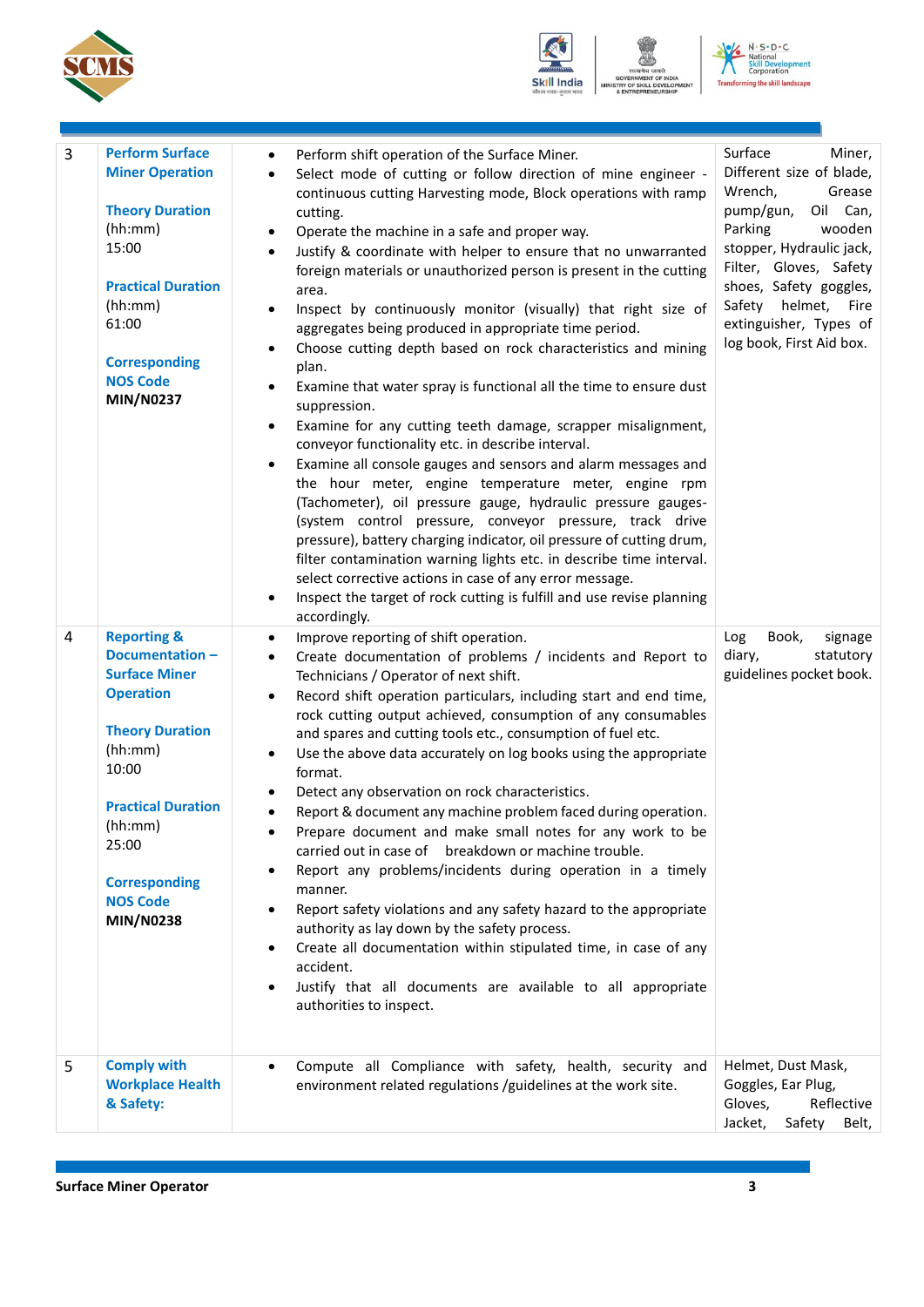





ENT

| <b>Theory Duration</b><br>(hh:mm)<br>15:00<br><b>Practical Duration</b><br>(hh:mm)<br>46:00<br><b>Corresponding</b><br><b>NOS Code</b><br>MIN/N0901 | Make use of Personal Protective Equipment (PPE) and other safety<br>$\bullet$<br>gear such as seat belt, body protection, respiratory protection, eye<br>protection, ear protection and hand protection.<br>Apply safety measures during operations to ensure that the health<br>and safety of self or others (including members of the public) is<br>not at risk.<br>Demonstrate all operations as per the manufacturer's and<br>$\bullet$<br>worksite related health and safety guidelines.<br>Categorize the transport, storage and disposal of hazardous<br>materials and waste in compliance with worksite health, safety<br>and environmental guidelines.<br>Outline safety regulations and procedures with regard to worksite<br>hazards and risks.<br>Operate various grades of fire extinguishers, as applicable.<br>٠<br>Support in administering basic first aid and report to concerned<br>team members, as required, in case of an accident.<br>Respond promptly and appropriately to an accident/ incident or<br>emergency situation, within limits of your role and responsibility.<br>Record and report details related to operations, incidents or<br>accidents, as applicable<br>Define the manufacturer's instructions for care and safe operation<br>of the equipment. | Boots/<br>Safety<br>Gum<br>shoes, Fire Extinguisher<br>Cylinders, First Aid Box,<br>Fire Fighting Charts,<br><b>First Aid Charts</b> |
|-----------------------------------------------------------------------------------------------------------------------------------------------------|--------------------------------------------------------------------------------------------------------------------------------------------------------------------------------------------------------------------------------------------------------------------------------------------------------------------------------------------------------------------------------------------------------------------------------------------------------------------------------------------------------------------------------------------------------------------------------------------------------------------------------------------------------------------------------------------------------------------------------------------------------------------------------------------------------------------------------------------------------------------------------------------------------------------------------------------------------------------------------------------------------------------------------------------------------------------------------------------------------------------------------------------------------------------------------------------------------------------------------------------------------------------------------------------|--------------------------------------------------------------------------------------------------------------------------------------|
| <b>Total Duration</b>                                                                                                                               | <b>Unique Equipment Required:</b>                                                                                                                                                                                                                                                                                                                                                                                                                                                                                                                                                                                                                                                                                                                                                                                                                                                                                                                                                                                                                                                                                                                                                                                                                                                          |                                                                                                                                      |
| <b>Theory Duration</b><br>63:00<br><b>Practical</b><br><b>Duration</b>                                                                              | Computer with Internet, LCD Projector, Pin Up Boards, White Board, Surface Miner, Different size of<br>blade, Wrench, Grease pump/gun, Oil Can, Parking wooden stopper, Hydraulic jack, Filter, Helmet,<br>Dust Mask, Goggles, Ear Plug, Gloves, Reflective Jacket, Safety Belt, Gum Boots/ Safety shoes, Fire<br>Extinguisher Cylinders, First Aid Box, Fire Fighting Charts, First Aid Charts                                                                                                                                                                                                                                                                                                                                                                                                                                                                                                                                                                                                                                                                                                                                                                                                                                                                                            |                                                                                                                                      |
| 187:00                                                                                                                                              | Tatel Carmea Drugblant, 350 Harris O.Minister                                                                                                                                                                                                                                                                                                                                                                                                                                                                                                                                                                                                                                                                                                                                                                                                                                                                                                                                                                                                                                                                                                                                                                                                                                              |                                                                                                                                      |

Grand Total Course Duration: 250 Hours, 0 Minutes (This syllabus/ curriculum has been approved by SSC: Skill Council for Mining Sector)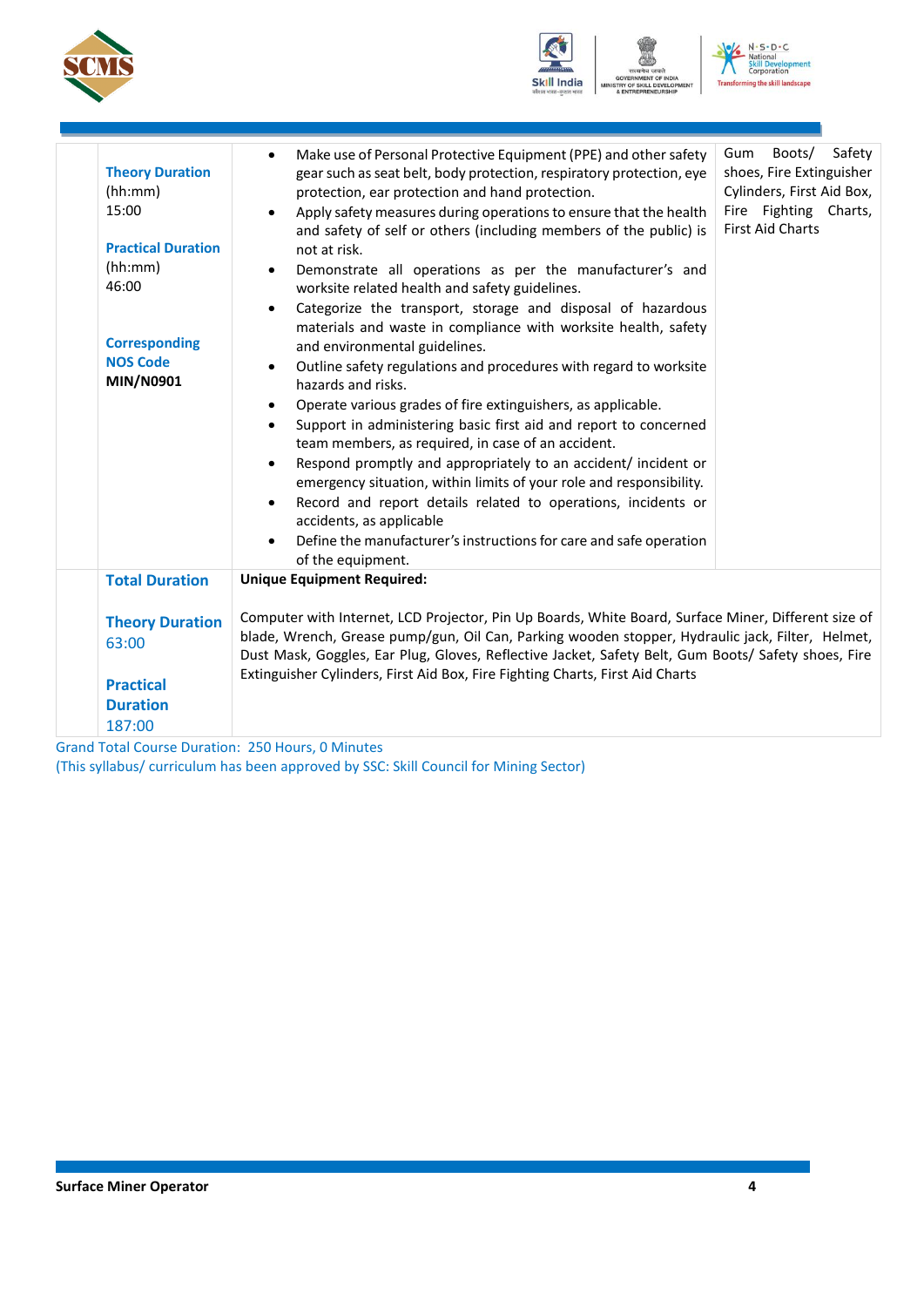



### <span id="page-7-0"></span>**Trainer Prerequisites for Job role: "Surface Miner Operator" mapped to Qualification Pack: "MIN/Q0210"**

| Sr.            | Area                       | <b>Details</b>                                                                                    |
|----------------|----------------------------|---------------------------------------------------------------------------------------------------|
| No.            |                            |                                                                                                   |
| $\mathbf{1}$   | <b>Description</b>         | To deliver accredited training service, mapping to the curriculum detailed above, in              |
|                |                            | accordance with the Qualification Pack "MIN/Q0210".                                               |
| $\overline{2}$ | <b>Personal Attributes</b> | Aptitude for conducting training, and pre/ post work to ensure competent, employable              |
|                |                            | candidates at the end of the training. Strong communication skills, interpersonal skills, ability |
|                |                            | to work as part of a team; a passion for quality and for developing others; well-organised and    |
|                |                            | focused, eager to learn and keep oneself updated with the latest in the mentioned field.          |
| 3              | <b>Minimum</b>             | ITI                                                                                               |
|                | <b>Educational</b>         |                                                                                                   |
|                | <b>Qualifications</b>      |                                                                                                   |
| 4a             | Domain                     | Certified for Job Role: "Surface Miner Operator" mapped to QP: "MIN/Q0210, v1.0".                 |
|                | <b>Certification</b>       | Minimum accepted score as per SSC guideline is 70%                                                |
| 4b             | <b>Platform</b>            | Recommended that the Trainer is certified for the Job Role: "Trainer", mapped to the              |
|                | <b>Certification</b>       | Qualification Pack: "MEP/Q0102". Minimum accepted score as per SSC guideline is 80%.              |
| 5              | <b>Experience</b>          | For class XII / ITI - 10 years of experience of HEMM Operations or Surface Miner handling.        |
|                |                            | Diploma in Mechanical / Mining - 5 years                                                          |
|                |                            | B.Tech. (Mechanical / Mining) - 4 Years                                                           |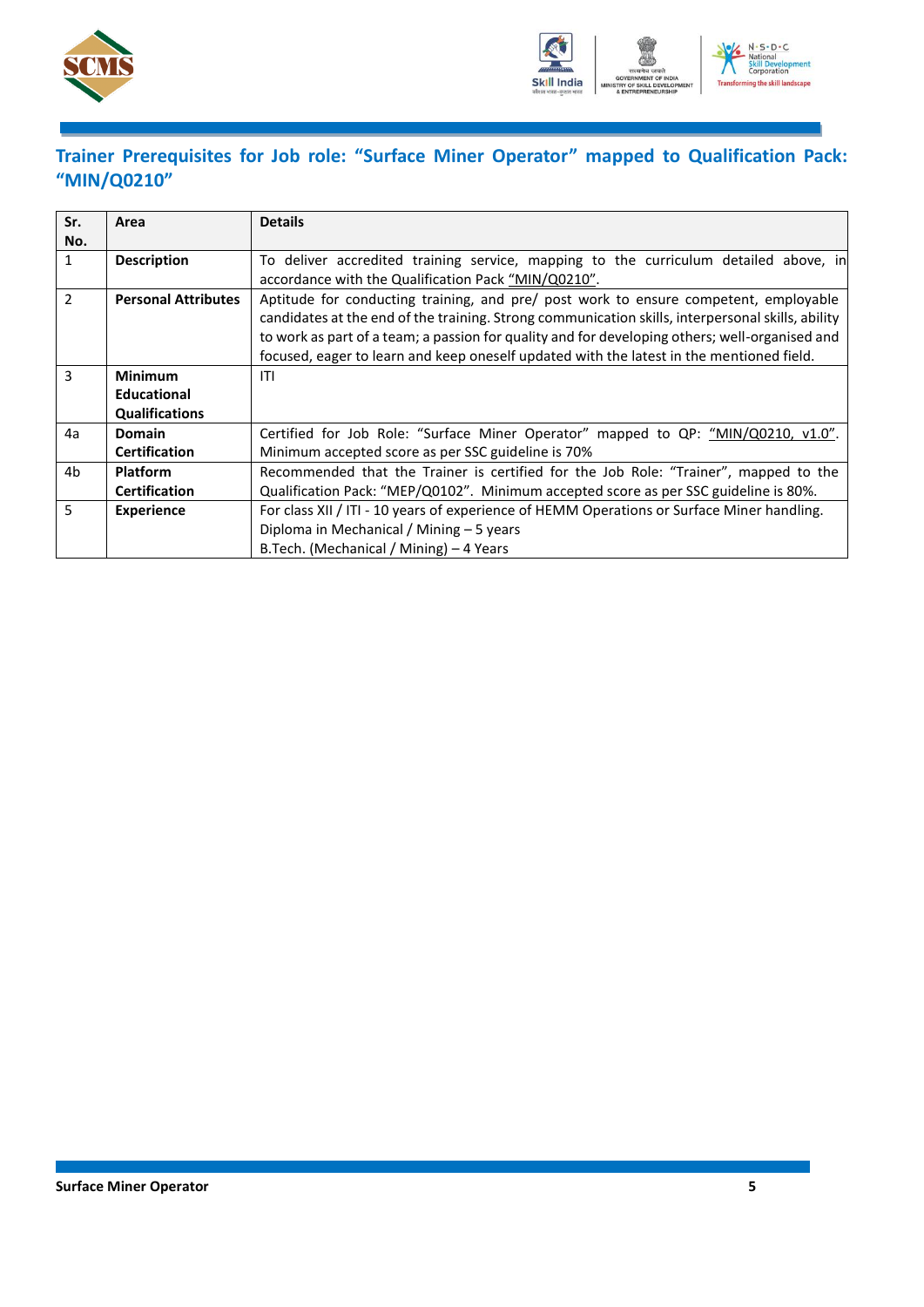



#### <span id="page-8-0"></span>**Annexure: Assessment Criteria**

| <b>Assessment Criteria for Surface Miner Operator</b> |                               |
|-------------------------------------------------------|-------------------------------|
| <b>Job Role</b>                                       | <b>Surface Miner Operator</b> |
| <b>Qualification Pack</b>                             | <b>MIN/Q0210</b>              |
| <b>Sector Skill Council</b>                           | <b>Mining</b>                 |

#### **Guidelines for Assessment**

- 1. Criteria for assessment for each Qualification Pack will be created by the Sector Skill Council. Each Performance Criteria (PC) will be assigned marks proportional to its importance in NOS. SSC will also lay down proportion of marks for Theory and Skills Practical for each PC.
- 2. The assessment of the theory/knowledge will be based on written test/viva-voce or both while skill test shall be hands on practical. Behavior and attitude will be assessed while performing the task.
- 3. Individual assessment agencies will create unique question papers for theory part for each candidate at each examination/training Centre (as per assessment criteria given)
- 4. Individual assessment agencies will create unique evaluations for skill practical for every student at each examination/training Centre based on these criteria.
- 5. To pass the Qualification Pack, every trainee should score a minimum of 70% in every NOS
- 6. In case of successfully passing only certain number of NOS's, the trainee is eligible to take subsequent assessment on the balance NOS's to pass the Qualification Pack.

|                                                      |                                                                                                                                                                                                                                                                                                                                                                                                                                                                                                                                                                                                                                                                                          |                                      |                          |                              | <b>Marks Allocation</b>           |
|------------------------------------------------------|------------------------------------------------------------------------------------------------------------------------------------------------------------------------------------------------------------------------------------------------------------------------------------------------------------------------------------------------------------------------------------------------------------------------------------------------------------------------------------------------------------------------------------------------------------------------------------------------------------------------------------------------------------------------------------------|--------------------------------------|--------------------------|------------------------------|-----------------------------------|
| <b>Assessment</b><br>outcomes                        | <b>Assessment Criteria for outcomes</b>                                                                                                                                                                                                                                                                                                                                                                                                                                                                                                                                                                                                                                                  | <b>Total</b><br><b>Mark</b><br>(100) | Out<br>Of                | <b>Theory</b>                | <b>Skills</b><br><b>Practical</b> |
|                                                      |                                                                                                                                                                                                                                                                                                                                                                                                                                                                                                                                                                                                                                                                                          |                                      | 100                      | 30                           | 70                                |
| MIN/N0236:<br>1.<br>the<br>Prepare<br>Surface Miner. | PC1.<br>Check for any visible damage or structural cracks etc. in<br>the five sections of the Surface miner -<br>Mainframe.<br>(1)<br>Conveying Unit.<br>(2)<br>Drive Unit.<br>(3)<br>Crawler Unit.<br>(4)<br>(5)<br>Cutting Unit.<br>PC <sub>2</sub> .<br>Check all gauges and meters readings are proper and<br>functioning correctly. Check for any abnormal reading on the<br>meter, engine temperature meter, engine<br>hour<br>rpm<br>(Tachometer), oil pressure gauge, hydraulic pressure gauges-<br>(system control pressure, conveyor pressure, track drive<br>pressure), battery charging indicator, oil pressure of cutting<br>drum, filter contamination warning lights etc. | 30                                   | 3<br>3                   | $\mathbf{1}$<br>$\mathbf{1}$ | $\overline{2}$<br>$\overline{2}$  |
|                                                      | Check for any abnormal noise or vibration.<br>PC <sub>3</sub> .                                                                                                                                                                                                                                                                                                                                                                                                                                                                                                                                                                                                                          |                                      | 2                        | $\Omega$                     | $\overline{2}$                    |
|                                                      | PC4.<br>Check the diesel engine & oil level.                                                                                                                                                                                                                                                                                                                                                                                                                                                                                                                                                                                                                                             |                                      | $\overline{\phantom{a}}$ | $\Omega$                     | $\overline{2}$                    |
|                                                      | <b>PC5.</b><br>Check the water spray is functional.                                                                                                                                                                                                                                                                                                                                                                                                                                                                                                                                                                                                                                      |                                      | $\overline{2}$           | $\mathbf{1}$                 | $\mathbf{1}$                      |
|                                                      | PC <sub>6</sub> .<br>Check the gradient and levelling sensors are working<br>properly; Crawler track, steered and height adjustment are set<br>right.                                                                                                                                                                                                                                                                                                                                                                                                                                                                                                                                    |                                      | $\overline{2}$           | $\mathbf{1}$                 | $\mathbf{1}$                      |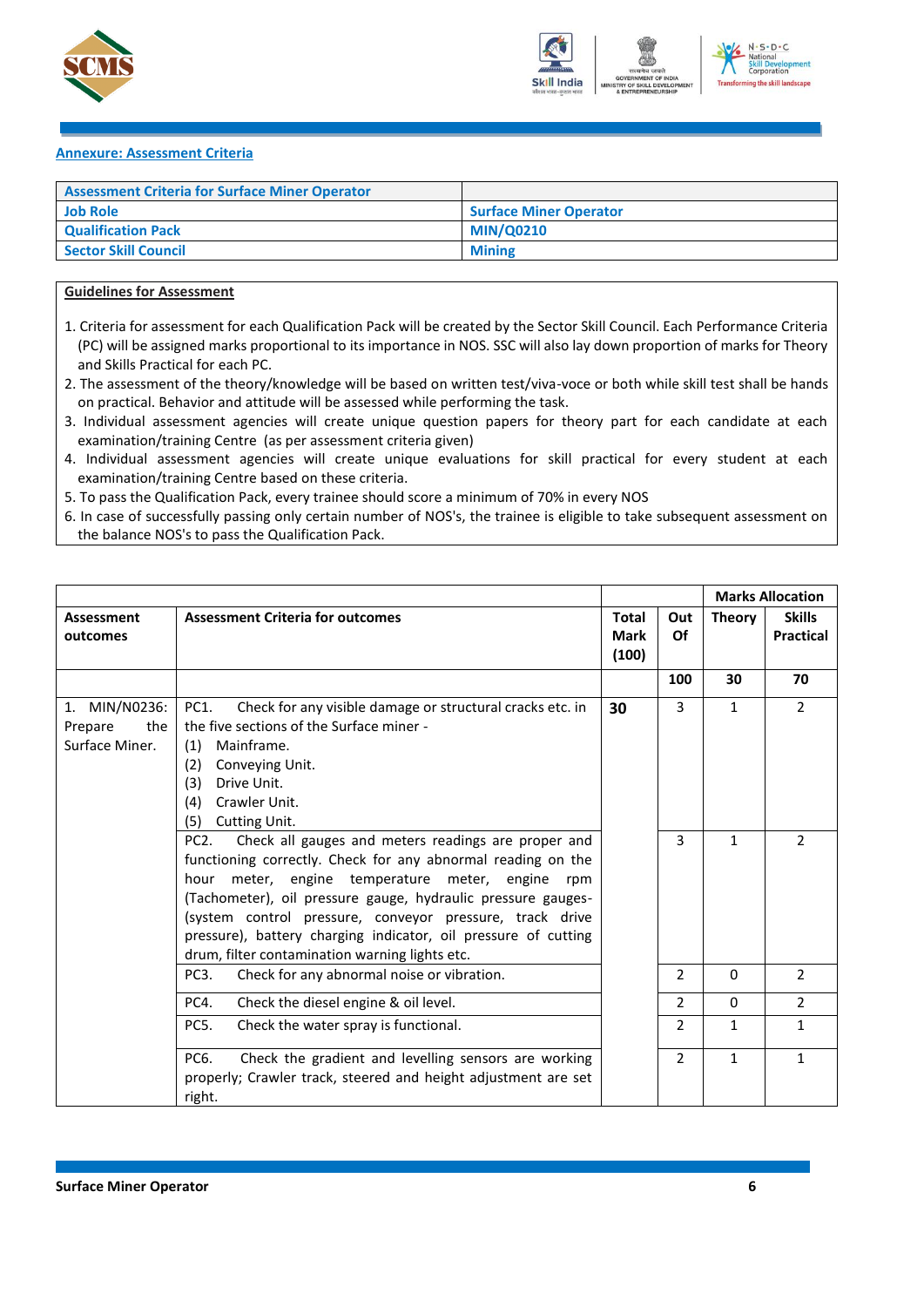



**ENT OF INDIA<br>LL DEVELOPI**<br>NENEUDEHID

.<br>MENT



|                                                         | PC7. Check the right type of cutting tools has<br>been                                                                                                                                                                                                                                                                                                                                                                                                               |              | 3              | 1            | $\overline{2}$ |
|---------------------------------------------------------|----------------------------------------------------------------------------------------------------------------------------------------------------------------------------------------------------------------------------------------------------------------------------------------------------------------------------------------------------------------------------------------------------------------------------------------------------------------------|--------------|----------------|--------------|----------------|
|                                                         | mounted. Check the cutting drum for any damaged cutting tool.<br>Get the worn out teeth replaced. Check that the scraper blades                                                                                                                                                                                                                                                                                                                                      |              |                |              |                |
|                                                         | are mounted properly.                                                                                                                                                                                                                                                                                                                                                                                                                                                |              |                |              |                |
|                                                         | PC8.<br>Check the Slewing ring.                                                                                                                                                                                                                                                                                                                                                                                                                                      |              | $\overline{2}$ | 1            | $\mathbf{1}$   |
|                                                         | Check all regular greasing and lubrication have been done<br>PC9.<br>as per OEM guidelines.                                                                                                                                                                                                                                                                                                                                                                          |              | 3              | 1            | $\overline{2}$ |
|                                                         | PC10. Get diesel engine dust filters cleaned / replaced.                                                                                                                                                                                                                                                                                                                                                                                                             |              | $\overline{2}$ | $\mathbf{1}$ | $\mathbf{1}$   |
|                                                         | PC11.<br>Maintain a checking/maintenance logbook to detail all<br>activities conducted before starting the surface miner.                                                                                                                                                                                                                                                                                                                                            |              | $\overline{2}$ | $\mathbf{1}$ | $\mathbf{1}$   |
|                                                         | Inform Technician and Electricians and OEM engineer of<br>PC12.<br>those problems that extend beyond scope of one's role.                                                                                                                                                                                                                                                                                                                                            |              | $\overline{2}$ | $\mathbf{1}$ | $\mathbf{1}$   |
|                                                         | Check for any cut or damage electric cable (for Electric<br>PC13.<br>driven surface miners).                                                                                                                                                                                                                                                                                                                                                                         |              | $\overline{2}$ | $\mathbf 0$  | $\overline{2}$ |
|                                                         |                                                                                                                                                                                                                                                                                                                                                                                                                                                                      | <b>Total</b> | 30             | 10           | 20             |
| 2. MIN/N0237:<br>Perform Surface<br>Miner<br>Operation. | Decide mode of cutting or follow direction of mine<br>PC1.<br>engineer<br>Continuous<br>cutting<br>in<br>Harvesting<br>i.<br>mode<br>ii. Block operations with ramp cutting.                                                                                                                                                                                                                                                                                         | 30           | $\overline{2}$ | $\mathbf{1}$ | $\mathbf{1}$   |
|                                                         | Plan and execute shift operation as per plan.<br>PC <sub>2</sub> .                                                                                                                                                                                                                                                                                                                                                                                                   |              | 3              | 1            | $\overline{2}$ |
|                                                         | PC3.<br>Operate the machine in a safe and proper way.                                                                                                                                                                                                                                                                                                                                                                                                                |              | 5              | 0            | 5              |
|                                                         | PC4.<br>Coordinate with helper to ensure that no unwarranted                                                                                                                                                                                                                                                                                                                                                                                                         |              | $\overline{2}$ | $\mathbf{1}$ | $\mathbf{1}$   |
|                                                         | foreign materials or unauthorised person is present in the cutting<br>area.                                                                                                                                                                                                                                                                                                                                                                                          |              |                |              |                |
|                                                         | PC5.<br>Continuously monitor (visually) that right size of<br>aggregates being produced.                                                                                                                                                                                                                                                                                                                                                                             |              | 3              | $\mathbf{1}$ | $\overline{2}$ |
|                                                         | PC6.<br>Set cutting depth based on rock characteristics and<br>mining plan.                                                                                                                                                                                                                                                                                                                                                                                          |              | 3              | 1            | $\overline{2}$ |
|                                                         | <b>PC7.</b><br>Ensure water spray is functional all the time to ensure<br>dust suppression.                                                                                                                                                                                                                                                                                                                                                                          |              | 3              | 1            | 2              |
|                                                         | Periodically check for any cutting teeth damage, scrapper<br>PC8.<br>misalignment, conveyor functionality etc.                                                                                                                                                                                                                                                                                                                                                       |              | 3              | $\mathbf 0$  | 3              |
|                                                         | Continuously monitor all console gauges and sensors and<br>PC9.<br>alarm messages and the hour meter, engine temperature meter,<br>engine rpm (Tachometer), oil pressure gauge, hydraulic pressure<br>gauges- (system control pressure, conveyor pressure, track drive<br>pressure), battery charging indicator, oil pressure of cutting<br>drum, filter contamination warning lights etc. Ensure that<br>corrective actions are taken in case of any error message. |              | 3              | $\mathbf{1}$ | $\overline{2}$ |
|                                                         | PC10.<br>Check target fulfilment of rock cutting and revise<br>planning accordingly.                                                                                                                                                                                                                                                                                                                                                                                 |              | 3              | $\mathbf{1}$ | $\overline{2}$ |
|                                                         |                                                                                                                                                                                                                                                                                                                                                                                                                                                                      | <b>Total</b> | 30             | 8            | 22             |
| 3. MIN/N0238:<br>Reporting<br>and<br>Documentation-     | Record shift operation particulars, including start and<br>PC1.<br>end time, rock cutting output achieved, consumption of any<br>consumables and spares and cutting tools etc., consumption of<br>fuel etc.                                                                                                                                                                                                                                                          | 20           | 3              | $\mathbf{1}$ | $\overline{2}$ |